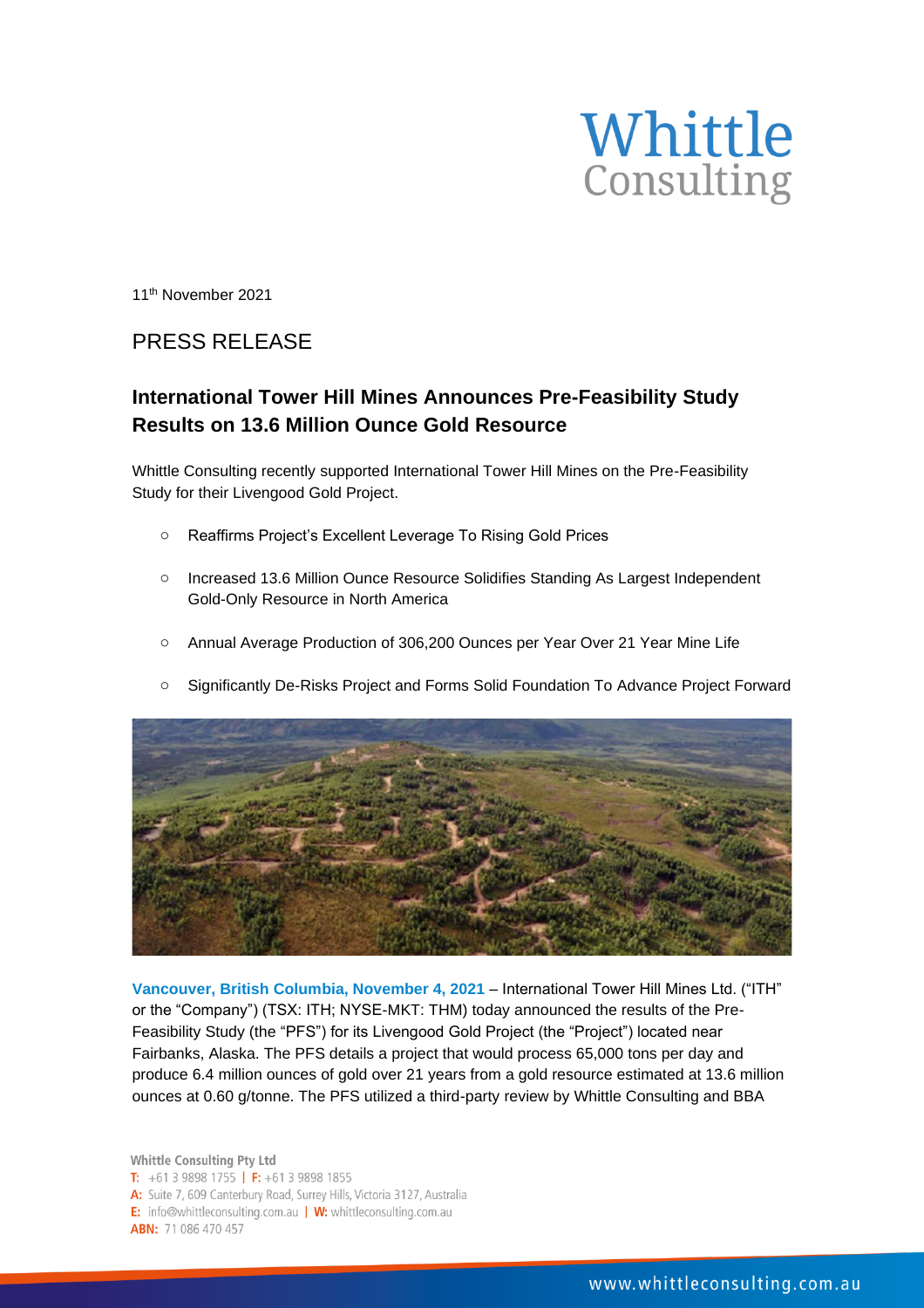Inc. to integrate new interpretations based on an expanded geological database, improved geological modelling, new resource estimation methodology, an optimized mine plan and production schedule, additional detailed metallurgical work at various gold grades and grind sizes, changes in the target grind for the mill, new engineering estimates, and updated cost inputs, all of which significantly de-risk the Project. The PFS has estimated the capital costs of the Project ("CAPEX") at US\$1.93 billion, the total cost per ton milled ("OPEX") at US\$13.12, the all-in sustaining costs ("AISC") at US\$1,171 per ounce, and an after-tax NPV(5%) of US\$400 million at \$1,800/oz, US\$975 million at US\$2,000/oz, and US\$2.3 billion at \$US2,500/oz.

"This PFS confirms that the Livengood Gold Project is the one of the largest, highly leveraged gold projects in North America. This study is the culmination of years of work and greatly enhances our understanding of the deposit. We have now thoroughly evaluated, optimized, and de-risked all major elements of the Project and have an excellent foundation on which to build shareholder value. International Tower Hill's estimated 13.6 million ounces, together with our favorable jurisdiction and proximity to infrastructure, offers our investors great leverage to the gold price." said Karl Hanneman, CEO.

### **Pre-Feasibility Study Overview**

The Project configuration evaluated in the PFS is a conventional, owner-operated surface mine that will utilize large-scale mining equipment in a blast/load/haul operation. Mill feed would be processed in a 65,000 tons per day comminution circuit consisting of primary and secondary crushing, wet grinding in a single semi-autogenous (SAG) mill and single ball mill followed by a gravity gold circuit and a conventional carbon in leach (CIL) circuit.

#### **Whittle Enterprise Optimisation**

Prior to beginning the PFS, the Company retained Whittle Engineering and BBA Engineering to collaborate on an enterprise optimization study (the "Whittle and BBA Study") to review various technologies and project configurations and to recommend the optimum configuration for the PFS. The Whittle and BBA Study reviewed secondary crushing with SAG and ball mill, tertiary crushing with ball mill, gravity/CIL at P80 of 90 micron to 250 micron, stand-alone and auxiliary heap leach configurations, gravity only gold recovery, gravity/flotation with pressure oxidation and CIL of flotation concentrate. These configurations were evaluated at various combinations of project ramp up strategy, annual throughput, primary, secondary, and tertiary grind size, as well as mining fleet size and stockpile management strategies. Tailings technologies reviewed included conventional tailings and pressure filtered tailings.

The Whittle and BBA Study determined that the gravity/CIL plant at P80 250 micron with conventional tailings provided the highest NPV, which is the configuration detailed in the PFS.

## **Pre-Feasibility Study Summary**

The PFS was prepared by independent third-party consultants and provides information on the optimized Project with higher throughput, an updated resource estimate, and capital and operating cost estimates as compared to the project evaluated in the National Instrument 43- 101 - Standards of Disclosure for Mineral Projects ("NI 43-101") April 2017 Technical Report (the "2017 Report"). The final version of the NI 43-101 technical report containing the PFS will be filed on SEDAR within 45 days. As a result of the changes to the Project as evaluated in the PFS, including differences in the mineral resource estimation methodology and changes to the economic parameters applied to the geologic block model (gold price, recovery, CAPEX, and OPEX), all of which resulted in a change in the mineral resources, the Project as evaluated in

PRESS RELEASE: International Tower Hill Mines Announces Pre-Feasibility Study Results on 13.6 Million Ounce Gold Resource